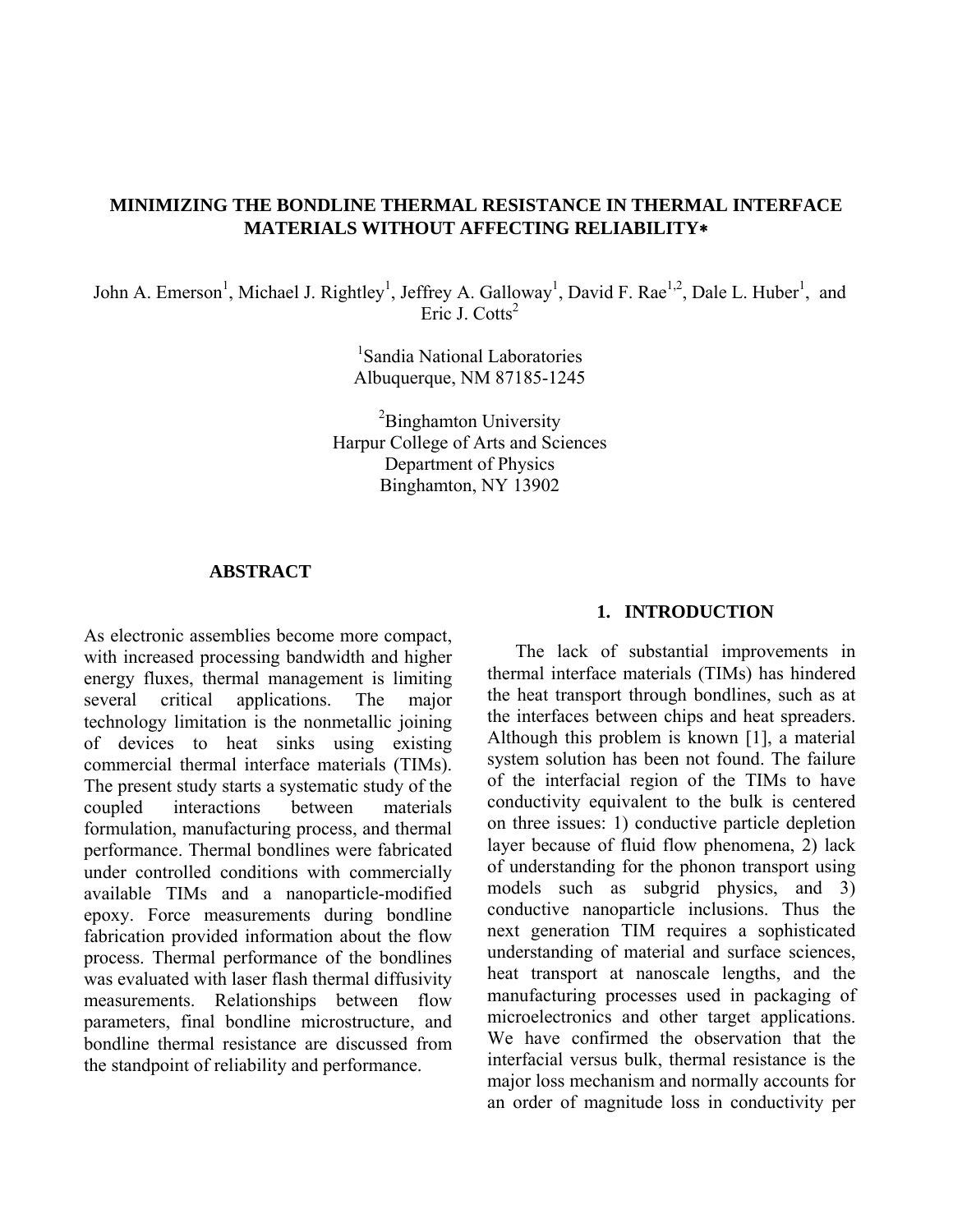equivalent thickness [2]. We present our first findings [3] showing the relationships between flow parameters, final bondline microstructure, and bondline thermal resistance with the tradeoffs between material systems, manufacturability (processing), and reliability.

#### **2. BACKGROUND**

Prior to cure, epoxy based TIMs are concentrated suspensions of thermal conductive filler particles in a matrix fluid comprising epoxy component - curatives, surface modifiers, conductivity enhancers, and rheology modifiers or solvents. For common TIM materials, filler volume fractions typically range from 20 to 50% w/w. Under squeeze flow, paste-like suspensions deviate from the expected behavior of continuous fluids, with phase separation observed at low squeeze rates [4-9]. The matrix resins are found to flow faster than the filler particles, resulting in filtration and separation. Chaari et al. [4] proposed that this behavior scales with the Peclet number (Pe). Pe may be expressed as [5]:

$$
Pe = \frac{\tau_w}{\tau_s} \tag{1}
$$

where  $\tau_w$  is the characteristic time for fluid filtration through the porous media and  $\tau_s$ corresponds to the characteristic time for deformation of the concentrated suspension. When Pe<1, filtration effects become significant [4]. As shown in reference [9]:

$$
Pe = \frac{\mu_w U^{1-m} h^{m+1}}{Ak} \tag{2}
$$

where  $\mu_w$  is the matrix viscosity, *U* is the squeeze rate, *m* is the shear thinning index of the paste [9] (quite different from the usual definition [9]), *h* is the instantaneous gap, *A* is the consistency or effective viscosity of the paste, and *k* is the permeability. The factor, U, based upon the degree of void volume fraction and is strongly dependent upon particle size and volume fraction [5]. Thus, at low squeeze rates

and/or small gaps  $(Pe<1)$ , separation of filler particles and the matrix is expected.

The critical squeeze rate (minimum squeeze rate before the onset of filtration),  $U_c$ , occurs when  $Pe = 1$  [5]:

$$
U_c = \left(\frac{Ak}{\mu_w h^{m+1}}\right)^{1/1-m}
$$
 (3)

As gap widths decrease, faster flow speeds are required to avoid particle/matrix separation.

When  $Pe > 1$  and squeeze rate are held constant, the squeeze force varies with the plate separation raised to a constant power [5]. For lower values of Pe, deviations from this dependence are observed. The measurement of force versus plate separation for fixed squeeze rates can be related to the nature of the flow of dense suspensions in squeeze geometries. By knowing the relationship between flow conditions, thermal bondline microstructure, and conductance, improvement in thermal conductivity and component reliability can be addressed.

#### **3. EXPERIMENTAL**

Two commercial TIMs (T1 and T2) and a third material (T3) consisting the addition of  $5\%$  w/w Ag nanoparticle to the T1 were studied. Table 1 summarizes the bulk properties of the materials. The density, ρ, was determined from the masses and geometries. The heat capacity,  $C_p$ , was determined from DSC measurements. The thermal diffusivity, α, was determined from laser flash diffusivity measurements. Thermal conductivity,  $\lambda$ , was calculated from:  $\lambda = \alpha \cdot \rho \cdot Cp$  (4)

The value, 
$$
\lambda_{\text{vendor}}
$$
, was obtained from vendor literature. Their values are optimistic compared to our measurements.

Thermograms are collected by a spring loaded thermocouple measuring the transient response of the sample back face temperature. The rear face temperature profile is fitted to the heat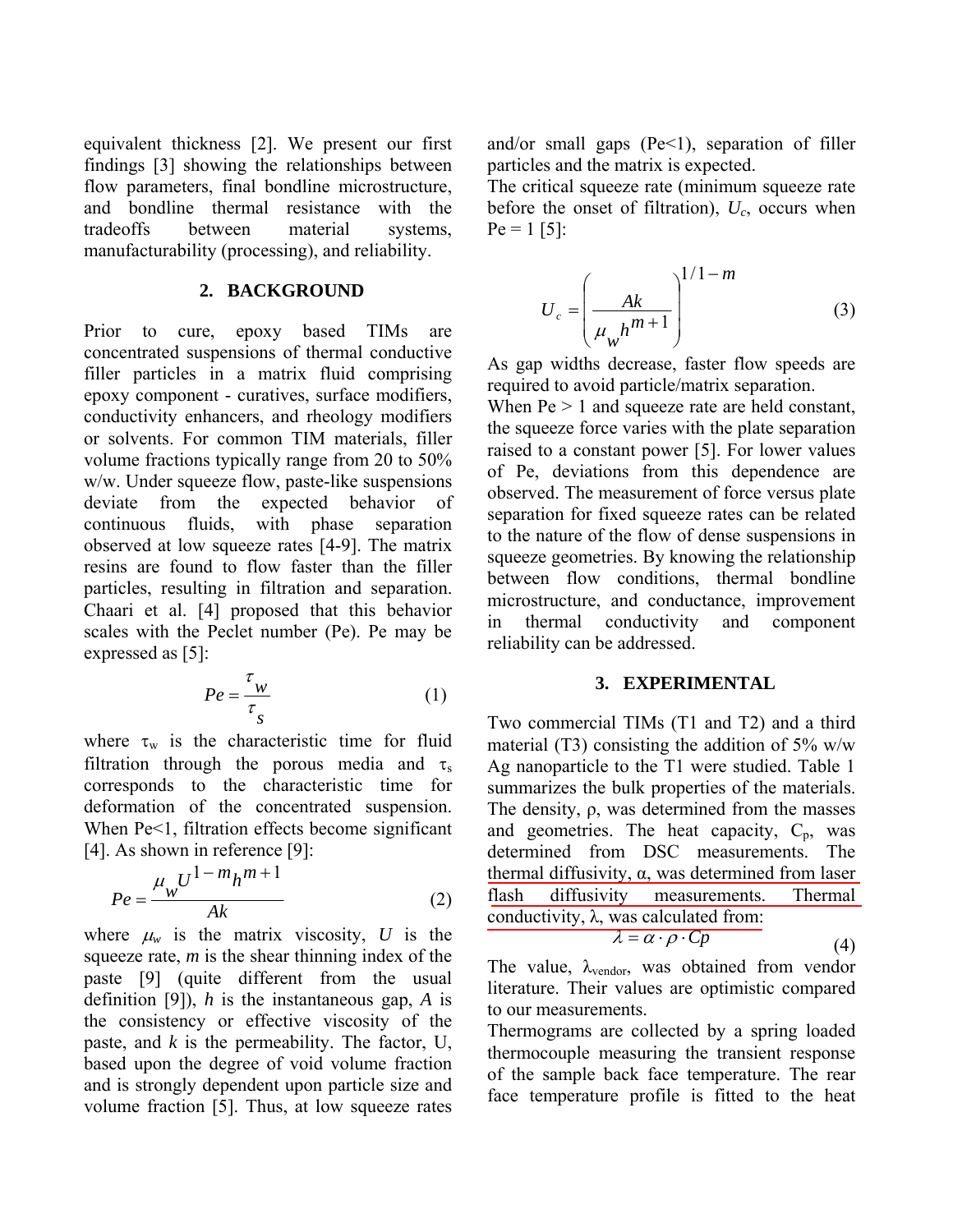| ID             | <b>Material</b>     | $(g/cm^3)$ | $\mathbf{C}\mathbf{p}$<br>(J/gK) | α<br>$\text{(cm}^2\text{/s)}$ |     | $\Lambda$ <sub>vendor</sub><br>$(W/mK)$ $(W/mK)$ |
|----------------|---------------------|------------|----------------------------------|-------------------------------|-----|--------------------------------------------------|
| Epoxy          | Unfilled epoxy      | 1.02       | 1.3                              | 0.0013                        | 0.2 |                                                  |
| T1             | Ag flake filled TIM | 3.13       | 0.51                             | 0.0113                        | 1.8 | 29                                               |
| T <sub>2</sub> | Ag flake filled TIM | 2.84       | 0.45                             | 0.0830                        | 11  | 17                                               |
| T <sub>3</sub> | 5% Nanocomposite    | 2.76       | 0.61                             | 0.0051                        | 0.6 |                                                  |

**Table 1.** Thermal and Physical Properties of Bulk Samples

transport equation for the specific sample geometry. The analysis for bulk samples and multilayer samples, T1 and T3, consider heat losses from the faces using a non-linear least squares method. Furthermore, T1 and T3 multilayer samples were analyzed in detail with a new numerical method being developed by Anter Corporation. This led to significant improvements over the alternative models including the consideration of front and back faces heat losses and the evaluation of the middle layer as a thermal contact resistance between the two substrates. For the T2 multilayer samples the method of Lee [10] was deployed.

Bulk samples of the TIM material for laser flash analysis were prepared by dispensing into 12.7 mm diameter disk shaped molds and curing following the manufacturer's recommendation. After cure they were machined to a thickness of approximately 1 mm and the front and back surfaces were finished with 600 grit SiC paper. Prior to testing, a thin-film coating of Au/Pd and an overcoat of graphite was added to provide an optical coupling to the laser beam.

To evaluate the bondline formation process and the thermal performance of the TIMs, Al, 6061 T6, substrates (arithmetic roughness of  $\sim$  1 µm) were bonded together with a thin layer of TIM. To control the bondline assembly a TA Instruments ARES Rheometer with vacuum ports secured the substrates after alignment and during the squeeze assembly. After zeroing the gap between substrates on the rheometer, the lower substrate was removed and a volume of TIM material was dispensed onto the center of the substrate while the mass was monitored with a microbalance. Target masses were established based upon the density of the material used and the final bondline thickness. Using an alignment tool, the lower substrate was relocated back on the fixture.

Parameters controlled during the squeeze included the target bondline thickness and squeeze rate. The maximum load of the ARES rheometer was 2 kg. After the squeeze, the nominal final thickness was maintained for five minutes before the sample was removed and cured following the manufacturer's guidelines.

# **4. RESULTS AND DISCUSSION**

Values of thermal conductivity for the bulk TIM samples, as determined from thermal diffusivity measurements, are shown in Table 1. Each value for thermal diffusivity and conductivity is the average of separate measurements made on three different samples. The values obtained for an unfilled epoxy sample is included for comparison.

Measurements of normal force  $(F)$  as a function of instantaneous gap width (*h*) as measured in the rheometer, at constant squeeze rate, for T1 multilayer samples are presented in Figure 1. For faster constant squeeze rates  $(U > 1 \text{ µm/s})$  a simple power law dependence of force on the nominal gap width was observed. At small gap widths, deviation in the direction of lower forces is shown for these squeeze rates corresponding to the squeeze out of material from the edges of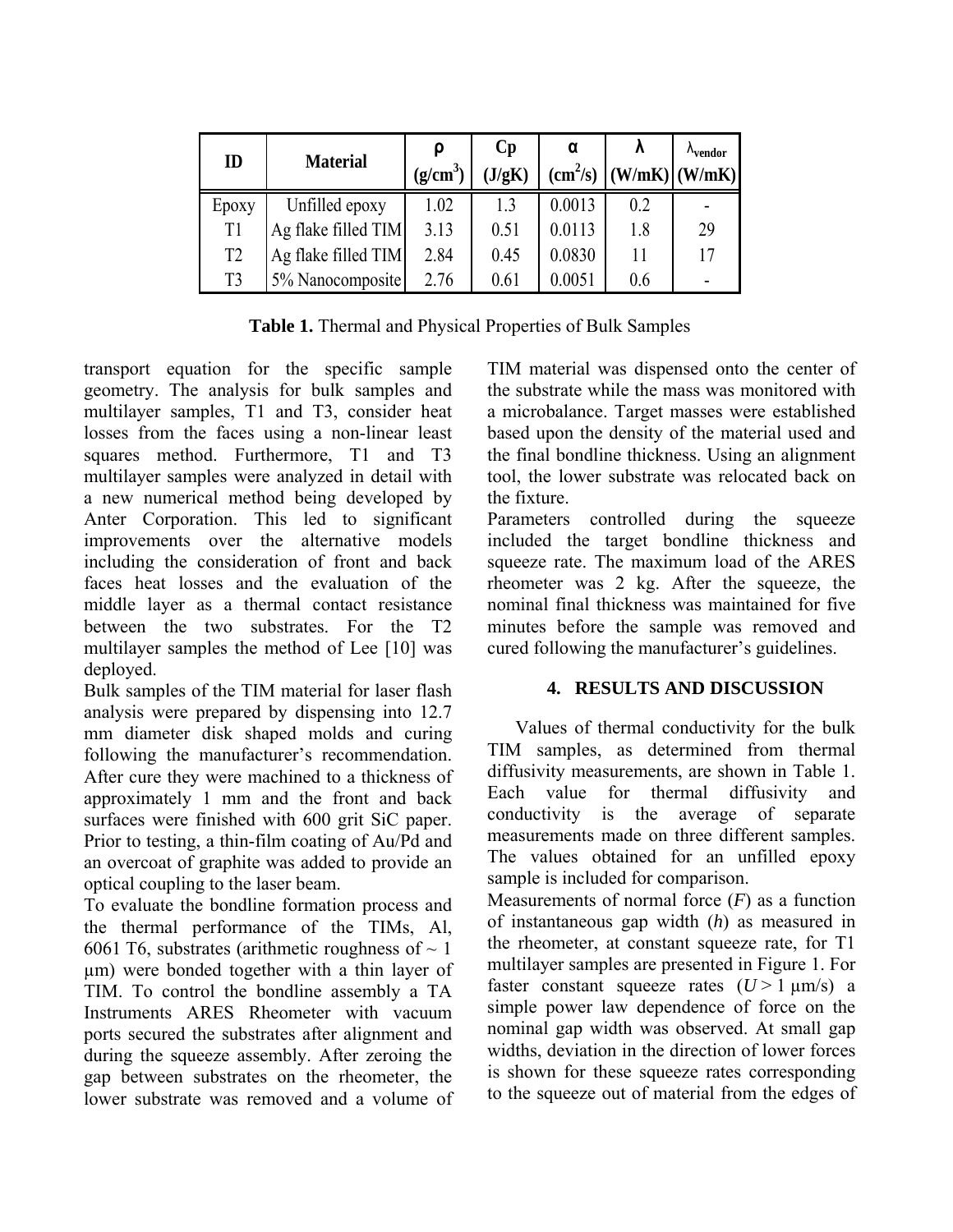

**Figure 1.** Log Normal Force vs. Log Instantaneous Nominal Gap Width for T1, Several Squeeze Rates (*U*) Are Displayed.

the gap. For slower speeds, similar simple power law dependence is observed for higher gap widths, but as gap width decreased a distinct deviation from the curve in the direction of higher forces was found. Such systematic variation in flow behavior with squeeze rate is consistent with a dependence of flow behavior on Peclet number (Eq 2). Former work has identified a simple power law dependence of force on plate separation with the flow of an essentially homogeneous fluid. For squeeze flows [8] at a given rate, the separation of particles and suspension fluid results in deviations from a simple power law dependence of force on plate separation. At lower plate separations and speeds a boundary between the two regimes is seen on a force versus plate separation plot [9]. The deviations from simple

power law dependence for higher forces at low values of plate separation result in filtration and jamming of the particles between the substrates, as shown in Figure 1. The observed variations in packing fraction for lower squeeze rates indicate a corresponding variation in thermal conductance across the bondline. These results indicate that force versus gap width curves can be indicative of important spatial variations in thermal bondline resistance. An expected result of such heterogeneity over the bondline is hot spots on an active component.

The bondline thermal resistance and bondline thickness is shown in Figure 2, where bondline thickness was evaluated by averaging the thickness of the sample in 4 locations. The thermal resistance of the bondline depends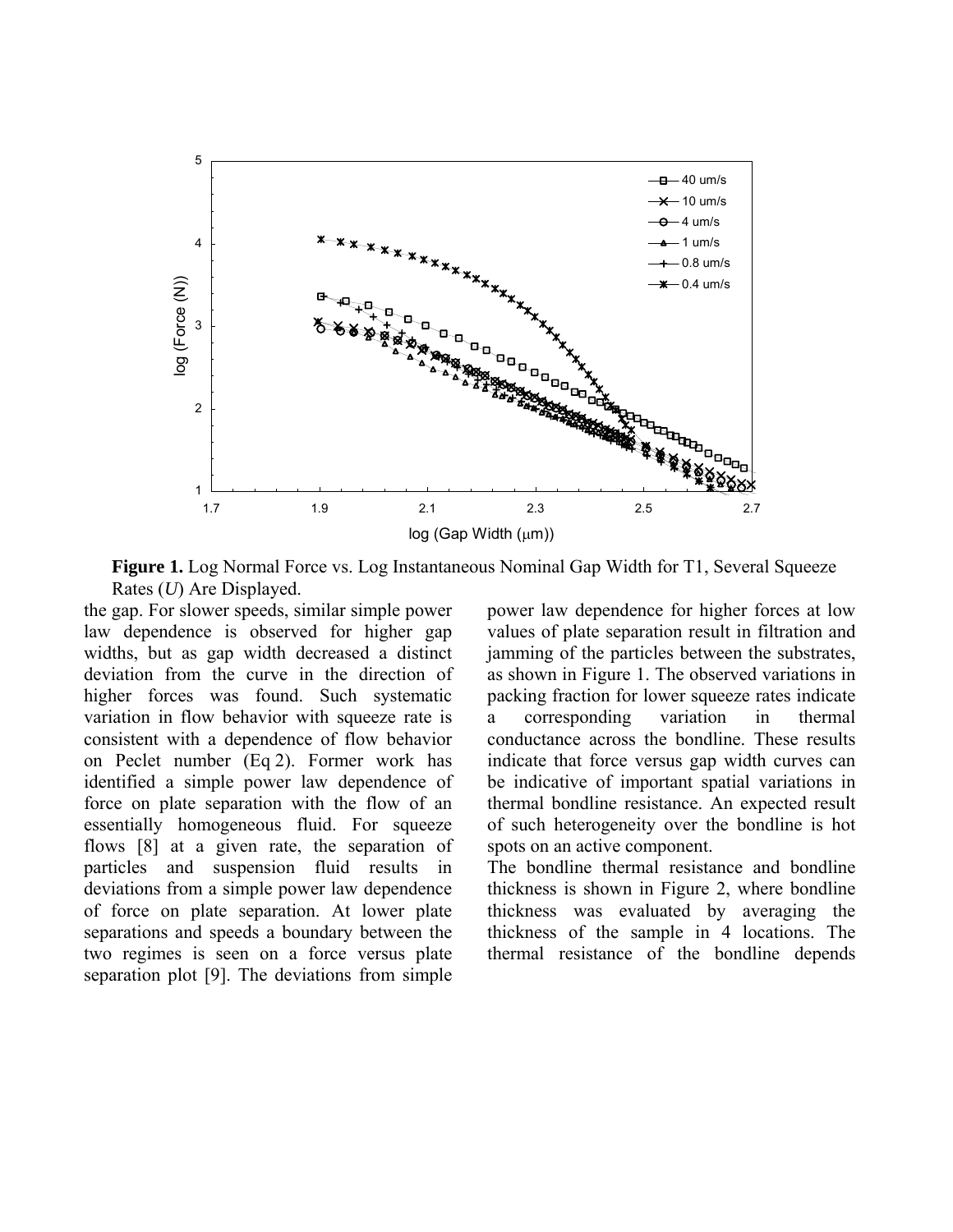

**Figure** 2. Thermal Resistance Versus Bondline Thickness for Multilayer Samples; T1 Used Different Squeeze Rates for Bondline Formation; T2 and T3, the Rate - 10  $\mu$ m/s.

on thickness for the T1 multilayer samples of bondline thickness of less than 100µm. Linear fit results in a negative intercept. The value of the intercept is often interpreted as an interface resistance; however, this value is negative. The negative intercept is observed because the thermal conductivity of the material increases as the filler redistributes between the plates during the bondline assembly [11,12].

With the addition of the 5% silver nanoparticles to the bondline, no enhancement was achieved over the use of the base T1. The results of our preliminary nanocomposite work show a decrease in the bulk thermal conductivity over T1 because of several factors. The first is voiding observed in the bulk cross-sectioned laser flash diffusivity sample. Voids were likely entrapped during the casting process because of the increase in viscosity. Second, the alkylthiol coating on the nanoparticle effectively reduces the relative amount of silver in the epoxy as it comprised 50% of the nanoparticle mass. This

results in a reduction of the silver content from approximately 70 wt% to 69%. Third, Fan et al. showed that introduction of nanoparticles created addition thermal interfaces between the micron-scale silver plates in similarly filled epoxies thus decreasing the efficiency of thermal transport and decreasing the bulk thermal conductivity [13].

Thus several factors come into play when increasing the Ag loading via nanoparticle or standard Ag particles. With nanoparticles, the material processing becomes difficult leaving voids. The voids lower thermal conductivity as well as the bond strength. In the case of high filler densities the bond strength is greatly reduced giving very poor adhesion. This poor adhesive and cohesive strength greatly lowers the reliability of the device to the point of major concern.